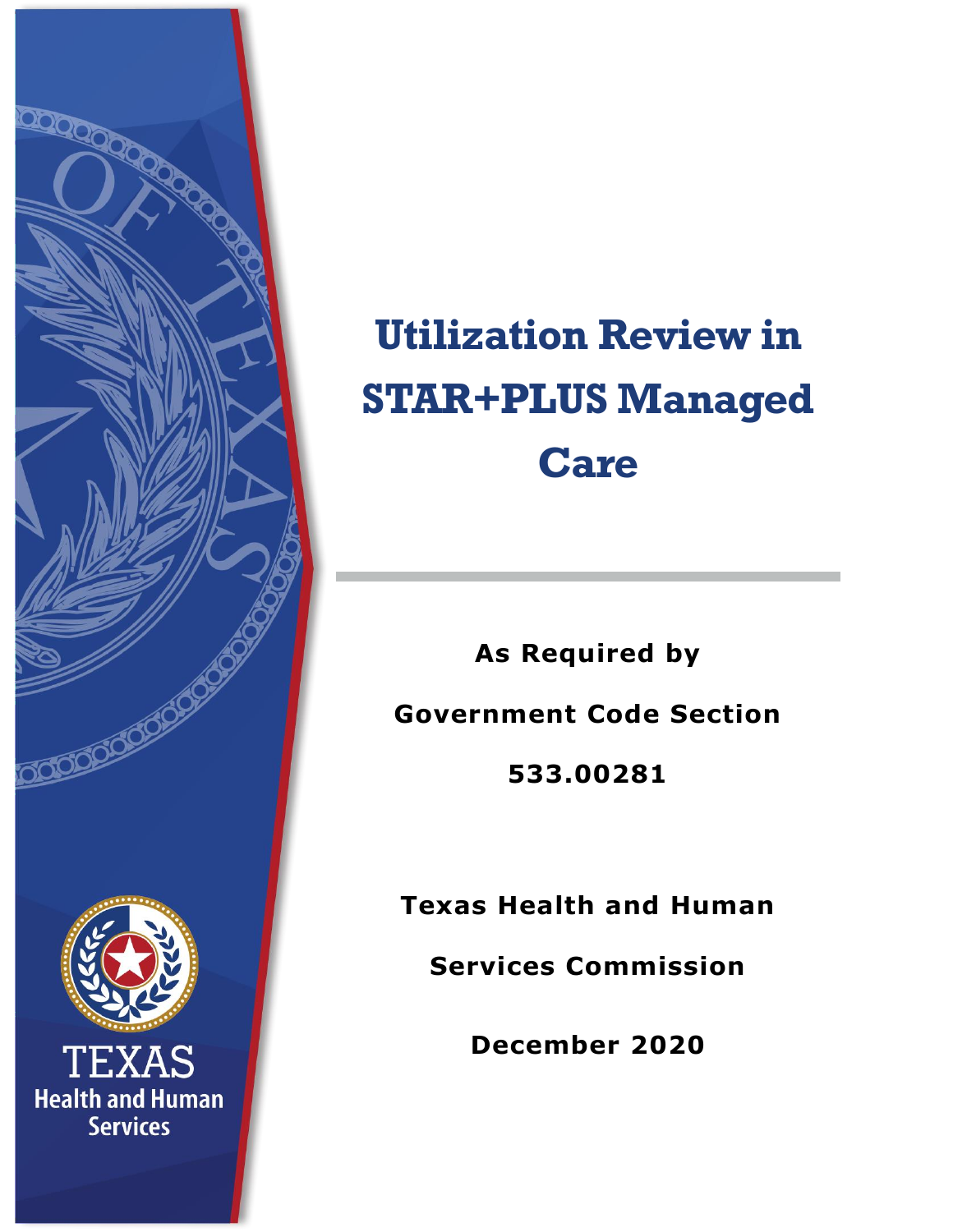### **Contents**

| 4. Fiscal Year 2020 HCBS Utilization Review Activities  8 |  |  |
|-----------------------------------------------------------|--|--|
|                                                           |  |  |
|                                                           |  |  |
|                                                           |  |  |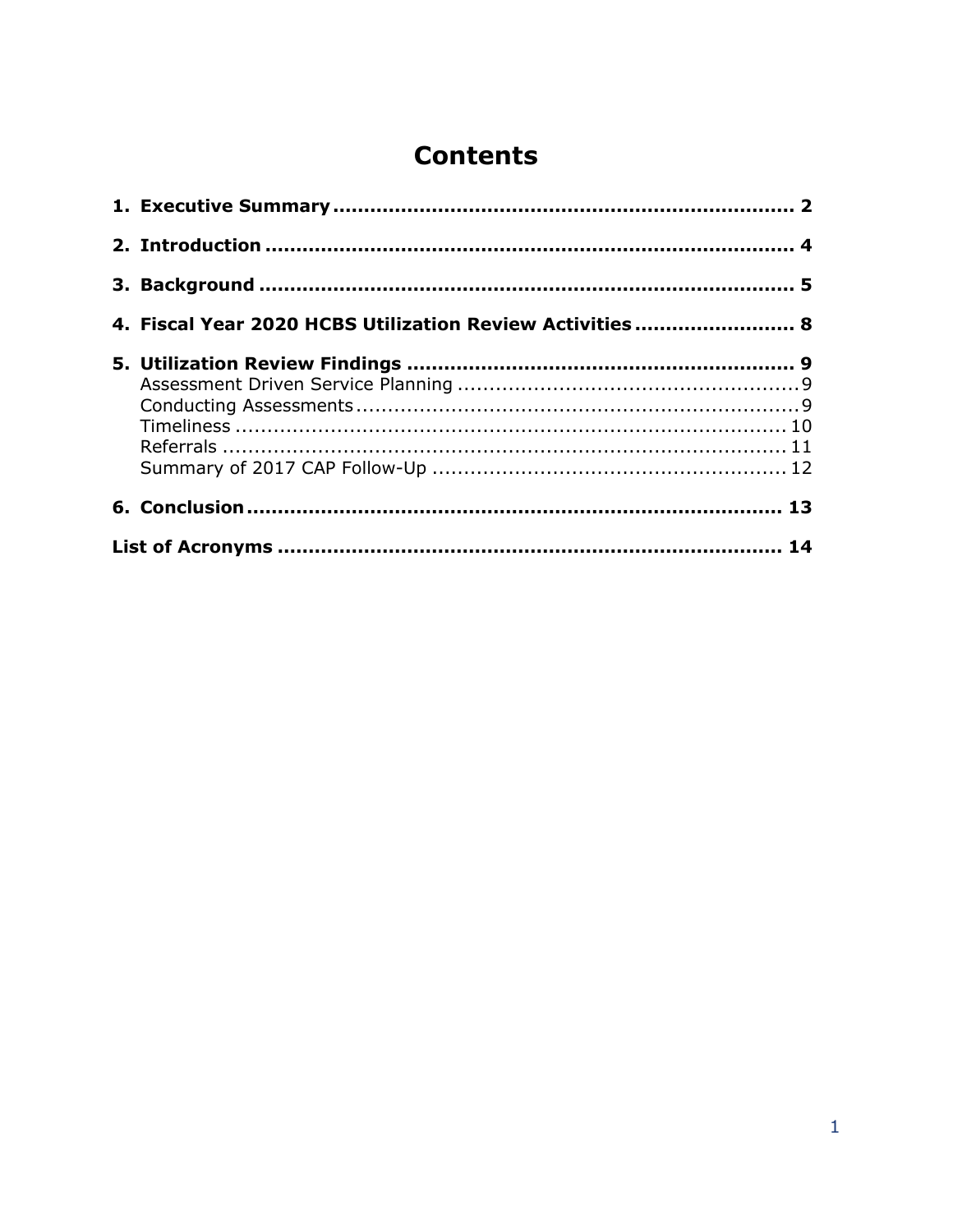#### <span id="page-2-0"></span>**1.Executive Summary**

The Health and Human Services Commission (HHSC) submits the *Utilization Review in STAR+PLUS Managed Care* report in compliance with Texas Government Code, Section 533.00281(d). Per Section 533.00281, HHSC must use a utilization review (UR) process to examine how Medicaid managed care organizations (MCOs) participating in STAR+PLUS determine whether to enroll a member in the STAR+PLUS Home and Community Based Services (HCBS) program.

The STAR+PLUS Medicaid managed care program serves adults who are eligible for supplemental security income (SSI) and those over age 65. STAR+PLUS provides acute care, pharmacy, and long-term services and supports (LTSS). Some members are eligible to receive enhanced LTSS in the community as an alternative to care in a nursing facility through the STAR+PLUS HCBS program.

HHSC staff complete URs annually to determine if MCOs are correctly assessing and enrolling members in STAR+PLUS HCBS and providing needed services. For the fiscal year 2020 HCBS review, HHSC's primary focus was on members whose assessments indicate they have the most needs as indicated by the top two resource utilization group (RUG) classifications, Extensive Services (ES) and Special Care (SC). The review also included a risk-based sample of members in each of these groups based on MCO risk, as determined by each MCO's historic rate of complaint referrals. Because of the novel coronavirus (COVID-19) public health emergency, HHSC made changes to the review process; however, COVID-19 did not impact the focus of the review.

Through the third quarter (March-May 2020) of fiscal year 2020, the HCBS reviews revealed improvement in MCO compliance with the STAR+PLUS HCBS program criteria of documenting a justification for at least one waiver service (assessment driven service planning), the completion of the contractually required assessments and service planning documents (conduct of assessment), and timeliness of assessments. MCO performance in timeliness as it relates to the follow-up call remains unchanged.

This report includes findings through the third quarter of fiscal year 2020. HHSC is finalizing the findings from the fourth quarter. HHSC anticipates the fourth quarter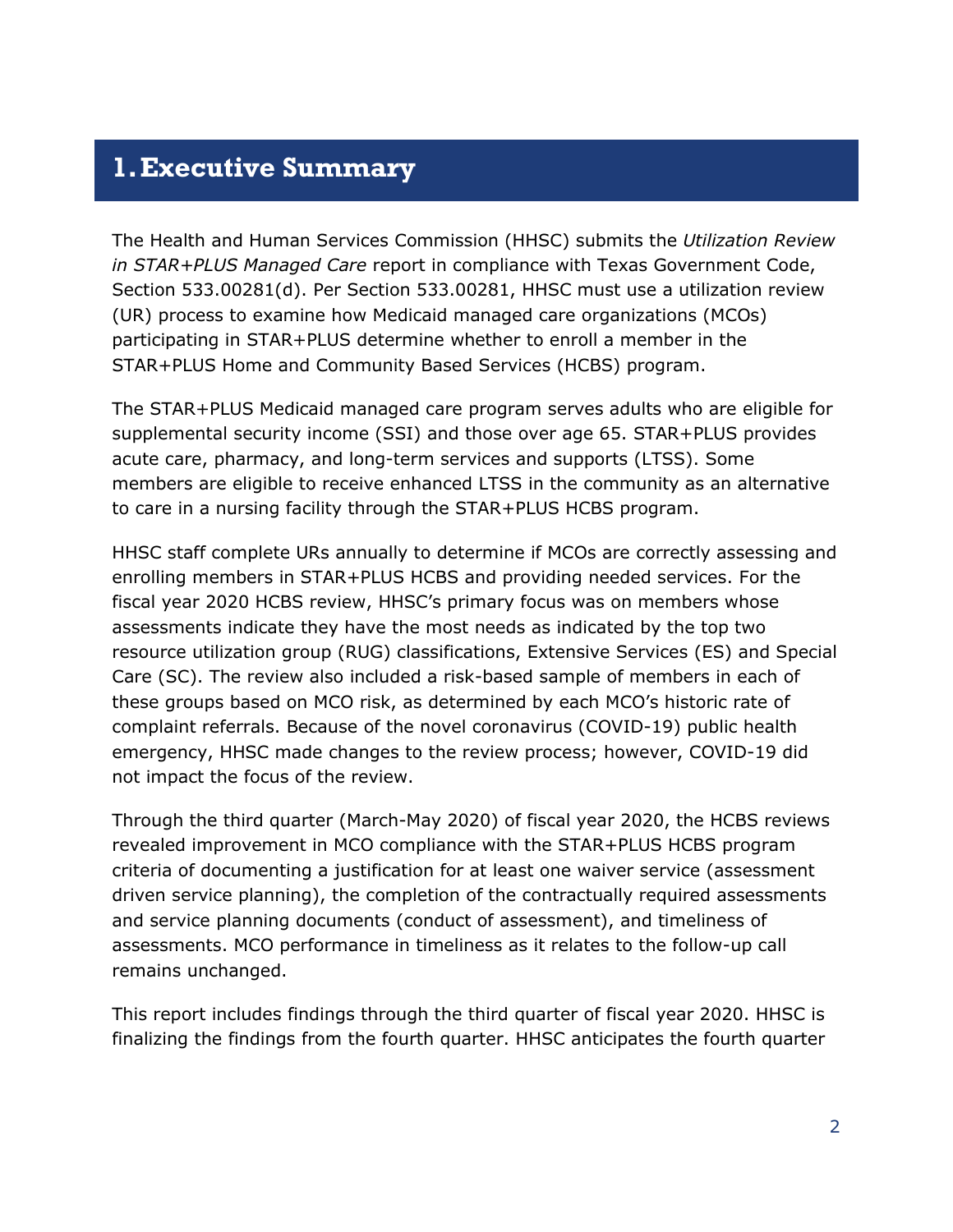findings will be finalized in Spring 2021 and will provide a supplemental report, including recommendations, upon finalizing findings.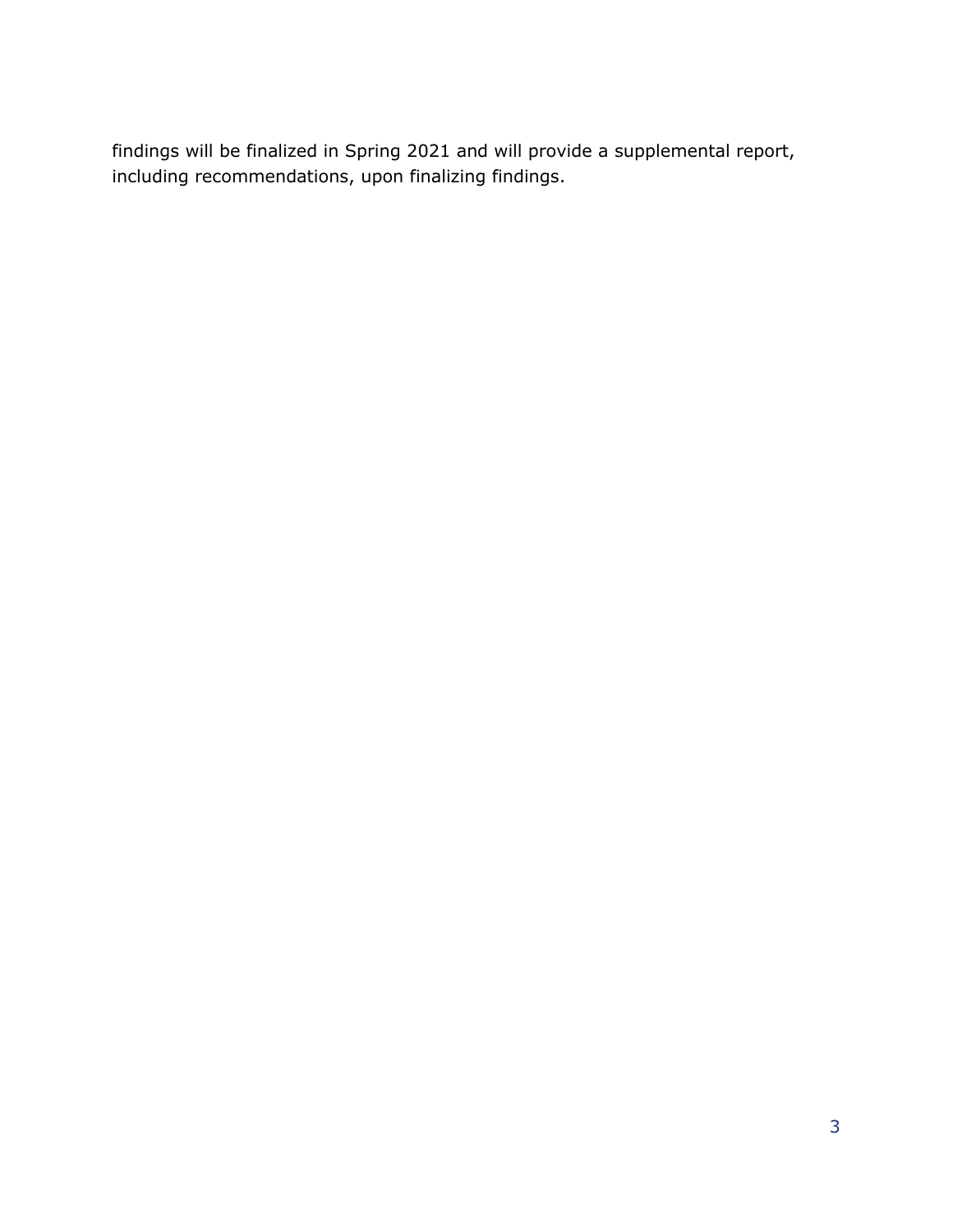#### <span id="page-4-0"></span>**2.Introduction**

Texas Government Code Section 533.00281 requires HHSC to conduct utilization reviews (UR) in STAR+PLUS. These reviews focus on the STAR+PLUS Home and Community Based Services (HCBS) program to ensure appropriated funds are spent effectively to provide needed community-based services as an alternative to care in a nursing facility. HHSC must annually provide a report which:

- summarizes the results of UR conducted during the preceding fiscal year;
- provides analysis of errors or issues by each reviewed Medicaid managed care organization (MCO); and
- extrapolates findings and makes recommendations for improving the efficiency of the program.

This statute requires HHSC to investigate each MCO's procedures for determining whether an individual should be enrolled in STAR+PLUS HCBS, including the conduct of assessments and related records. It also grants HHSC the discretion to determine topics the UR process examines.

The review focused on contractual requirements for the conduct of assessment, assessment driven service planning<sup>1</sup>, timeliness, and service delivery.

 $1$  Assessment driven service planning requires MCOs to address identified needs from required assessments, service planning documents, and other MCO documentation.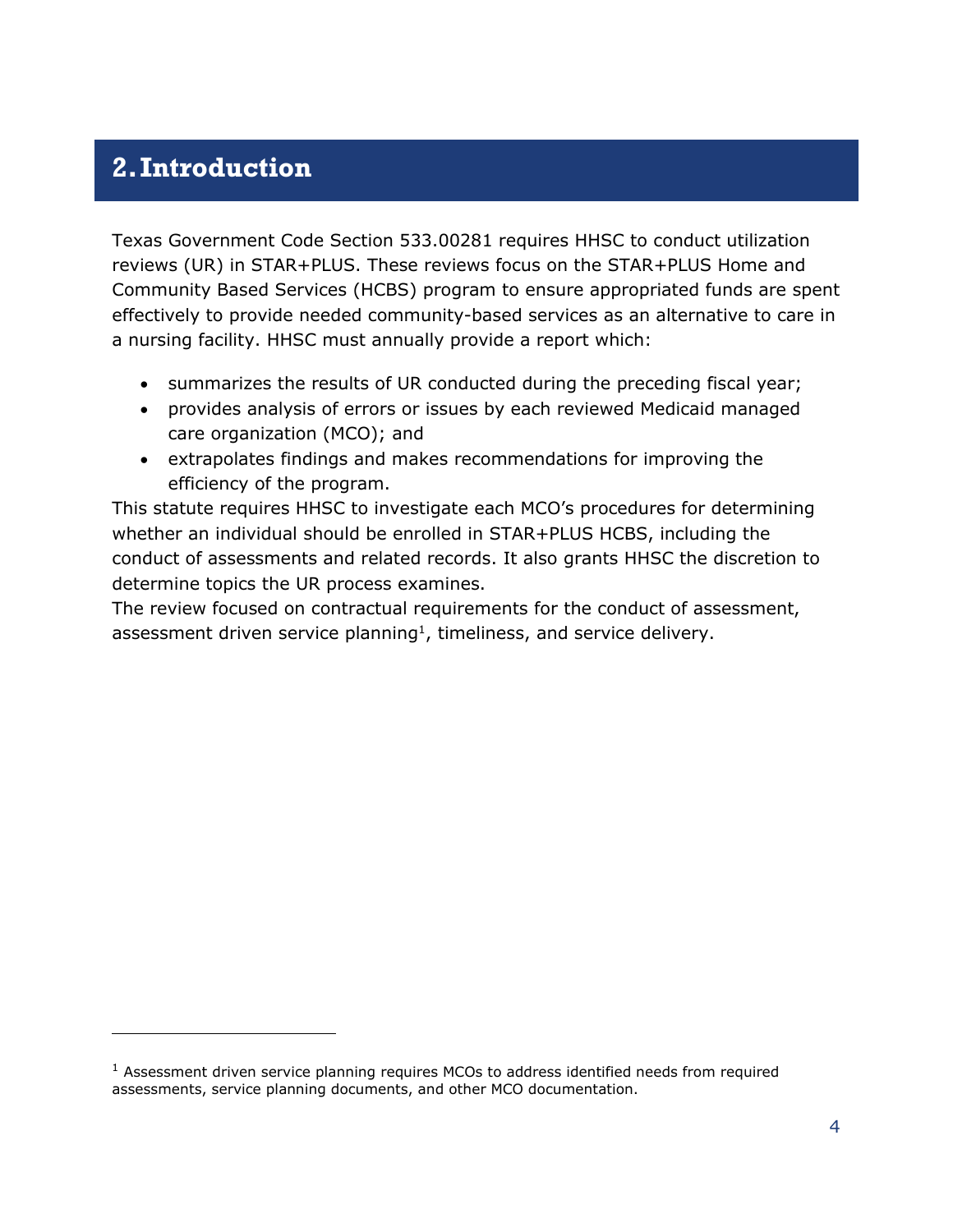#### <span id="page-5-0"></span>**3.Background**

The STAR+PLUS program integrates the delivery of acute care, pharmacy and longterm services and supports through a MCO. STAR+PLUS serves individuals who:

- are age 65 or older;
- are age 21 and older with a disability receiving supplemental security income (SSI) or SSI-related Medicaid;
- are enrolled in the Medicaid for Breast and Cervical Cancer program;
- are residing in a nursing facility and eligible for Medicaid; or
- meet the income and eligibility requirements for the STAR+PLUS HCBS program.

The STAR+PLUS HCBS program is available to individuals enrolled in STAR+PLUS or who are released from the program's interest list and meet the following criteria: income requirements; medical necessity for a nursing facility admission; have an unmet need for at least one program service; and can safely be served in the community. Individuals enrolled in a STAR+PLUS MCO, referred to as members, can request an assessment. Alternatively, an MCO may determine the member would benefit from the program and initiate the assessment process with the member's consent. Individuals in the community, not otherwise eligible for Medicaid, can request to be assessed for the program by being placed on an interest list. Individuals on the interest list are assessed on a first-come, firstserved basis when an opening for the program is available. STAR+PLUS HCBS is also available to members enrolled in the Texas Dual Eligible Integrated Care Demonstration Project (Dual Demonstration).

Service coordination, a key element of the STAR+PLUS program, is provided by a registered nurse for members in the STAR+PLUS HCBS program. The MCO service coordinator is responsible for assessing a member's needs, developing a service plan to address those needs, coordinating timely access to covered services for members, and coordinating services provided by third party resources. For members in the STAR+PLUS HCBS program, covered services include enhanced LTSS such as: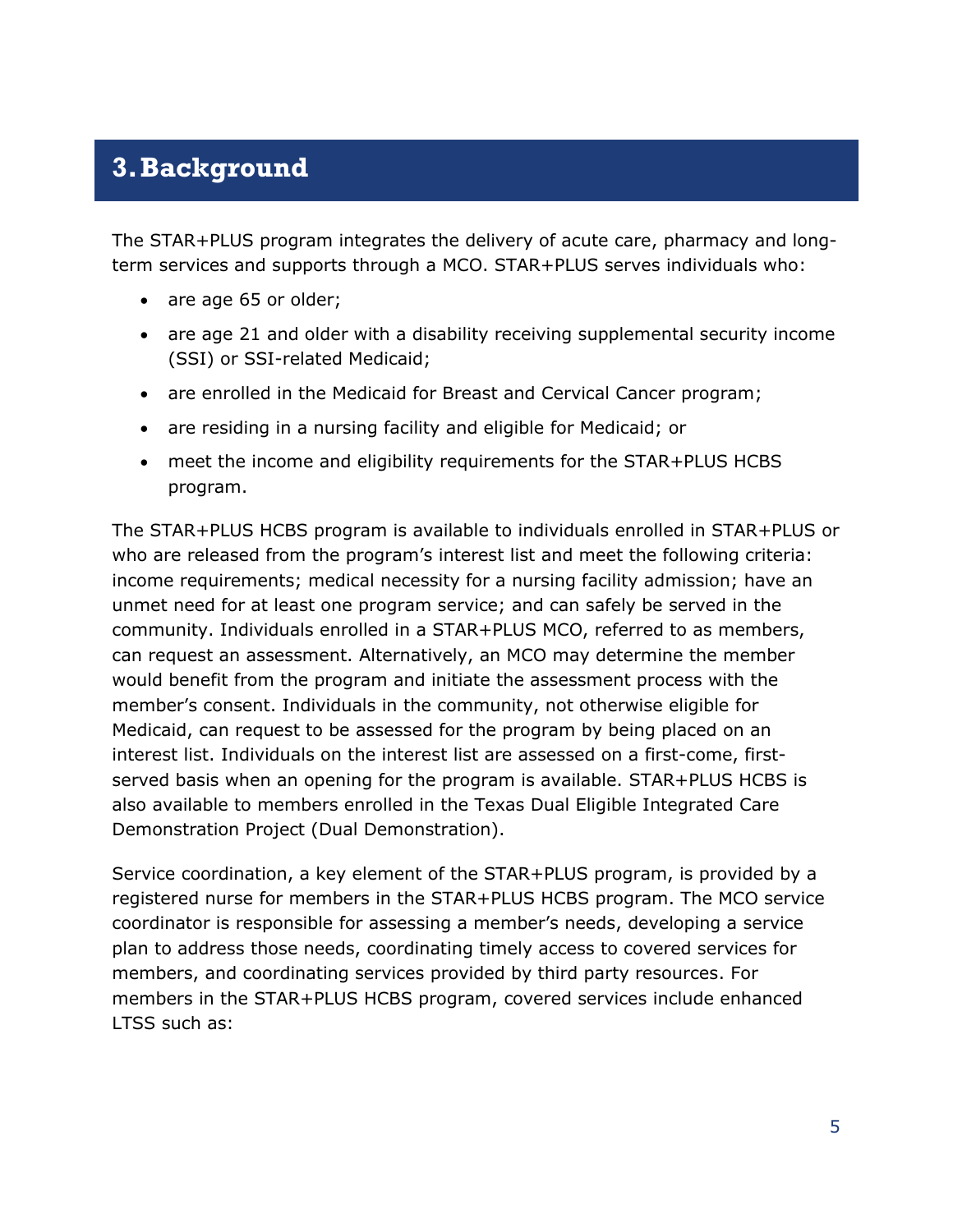- Personal assistance services
- Protective supervision
- Respite services in or out-ofhome
- Nursing services (in-home)
- Emergency response services
- Home-delivered meals
- Minor home modifications
- Adaptive aids and medical equipment
- Therapies (physical, occupational, and speech)
- Dental services
- Supported employment
- Employment assistance
- Cognitive rehabilitation therapy
- Transition assistance services
- Financial management services
- Assisted living
- Adult foster care

• Medical supplies

UR is crucial to ensure MCOs meet contractual obligations and provide members with the required standard of medically necessary services, including accurately determining whether members should be enrolled in STAR+PLUS HCBS. UR of STAR+PLUS HCBS is performed by registered nurses who have the same Resource Utilization Group (RUG) certification and person-centered planning training required for STAR+PLUS HCBS MCO service coordinators. UR includes a desk review of a member's assessments, service planning documentation, and MCO records, including case notes. It also includes a home visit with the member to ensure identified needs are addressed.

If the MCO identified a need for a service during the assessment process and the need was not addressed by the MCO at the time of the HHSC UR home visit or a delay in initiation was identified, the HHSC UR nurse makes a referral, or internal complaint, to the HHSC Managed Care Compliance and Oversight unit to ensure follow up on the issue until it is resolved. If the HHSC UR nurse identifies a new issue at the home visit, such as a need for a new item or service, the HHSC UR nurse follows up in writing to notify the MCO service coordinator of the need for the member to be assessed and to address the newly identified issue.

HHSC began conducting reviews of the STAR+PLUS HCBS program in fiscal year 2014. Over time, the reviews have changed in size and scope based on review findings and identified issues.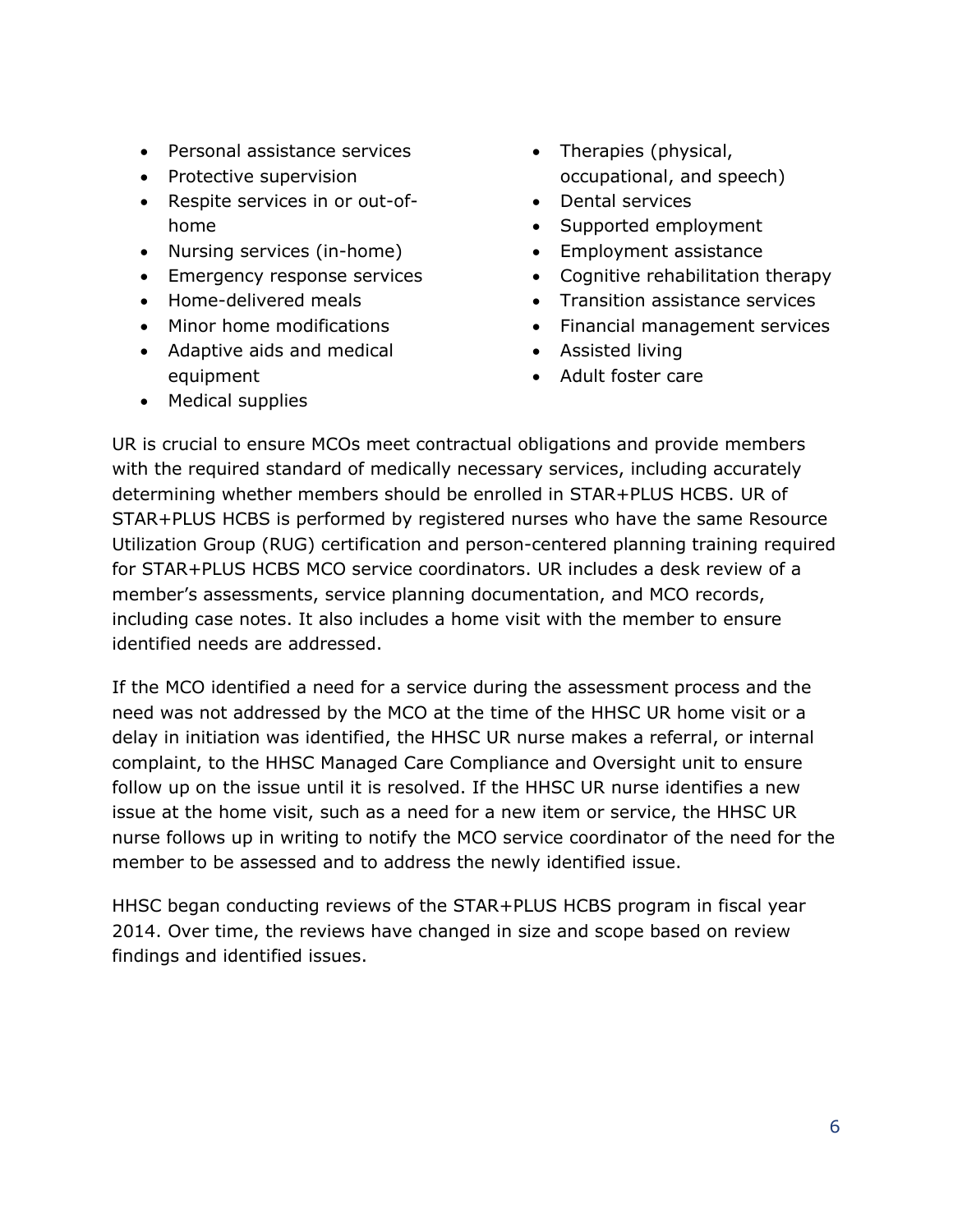Following the fiscal year 2017 review and subsequent report, HHSC took contractual actions against some MCOs; liquidated damages were assessed against all five<sup>2</sup> MCOs and four MCOs were placed on corrective action plans<sup>3</sup> (CAPs) to identify the root cause of the issues and processes to remedy them. These four MCOs were cited for a combination of failing to meet timeliness requirements related to assessments and individual service plan (ISP) timeframes, failure to provide a covered service, and/or failure to provide an administrative service. HHSC UR reviewed and approved the MCOs' interventions and corrective actions related to each area of non-compliance. MCOs under CAPs began to address identified issues in fiscal year 2018 and remain on CAPs until the MCO demonstrates, based on the findings from subsequent annual reviews, the remediation of issue(s).

 $2$  Five MCOs currently participate in STAR+PLUS: Amerigroup, Cigna, Molina, Superior, and United.

 $3$  Corrective action plan means the detailed written plan that may be required by HHSC to correct or resolve a deficiency or event causing the assessment of a remedy or damage against MCO.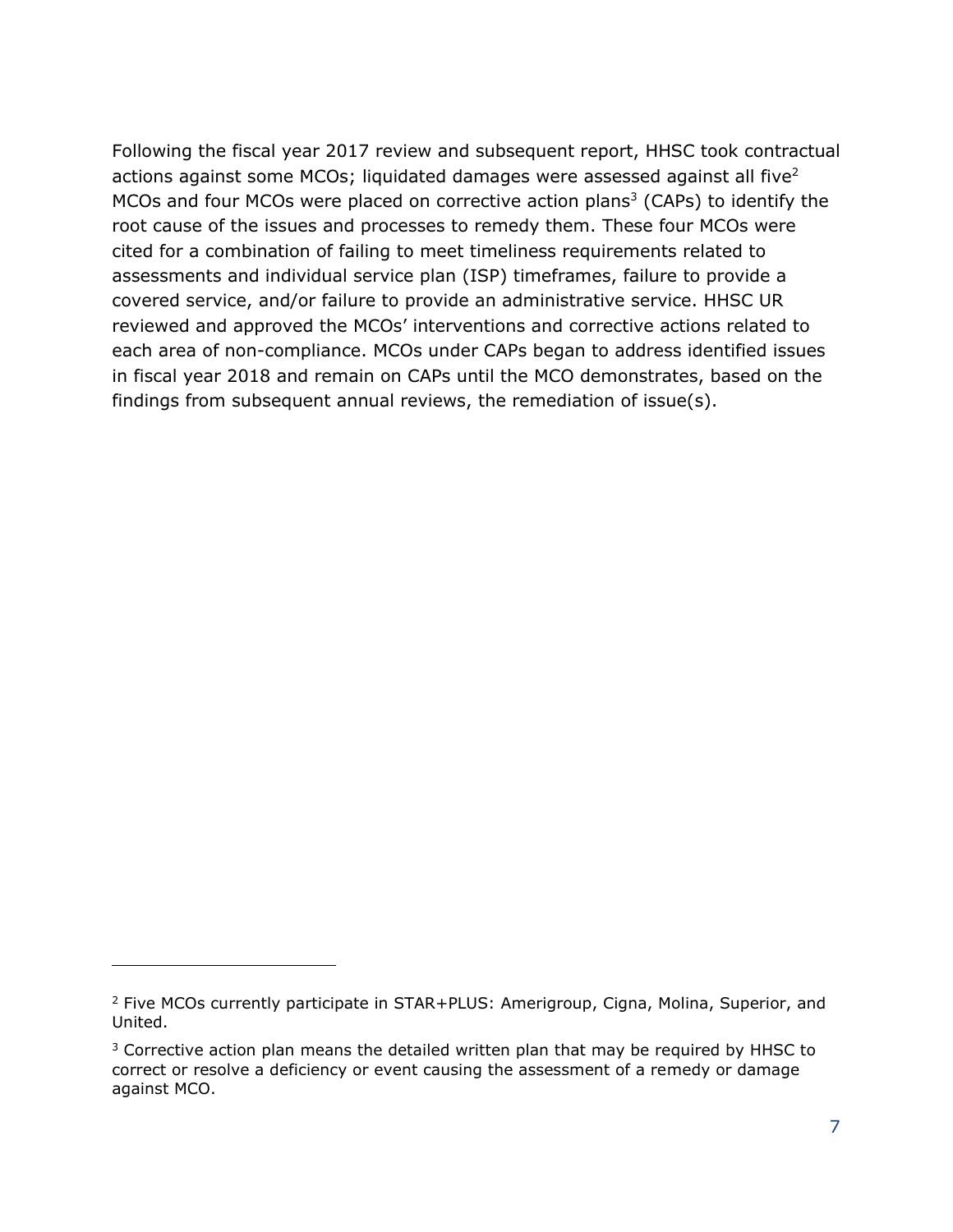# <span id="page-8-0"></span>**4. Fiscal Year 2020 HCBS Utilization Review Activities**

In fiscal year 2020, HHSC conducted a review of the STAR+PLUS HCBS program using the following sample criteria:

- A statistically valid random sample of members from the population of the top two RUG classifications [Extensive Services (ES) and Special Care (SC)], combined, from each MCO.
- An additional sample from the remaining ES/SC members from each MCO, with sample sizes based on MCO risk, as determined by each MCO's historic rate of complaint referrals.

The review consisted of 814 members<sup>4</sup> with an ISP start date of October 2019 or November 2019. This was more than double the number of reviews conducted (355) in fiscal year 2019. Desk reviews and home visits for fiscal year 2020 took place between March 2020 and September 2020 and were conducted by 17 nurses. On March 16, 2020, HHSC implemented COVID-19 precautions and suspended all face-to-face home visits and began performing telephone interviews with members.

Throughout the review period, HHSC meets with the MCOs on a quarterly basis to communicate the results of the reviews and provide technical assistance to facilitate improvement. Following these meetings, MCOs have a deadline of two weeks to submit additional documentation to rebut identified issues. HHSC staff review all documentation submitted within the allotted timeframe. Based on the review of the documentation, HHSC may adjust the findings and/or make recommendations for policy changes. As of this report date, HHSC is working with the MCOs to finalize the findings from the fourth quarter (June-August 2020).

<sup>&</sup>lt;sup>4</sup> One member had to be removed from the sample due to a nursing facility placement. The MCO did not have any other members who met the sample criteria available resulting in the sample size being adjusted to 813.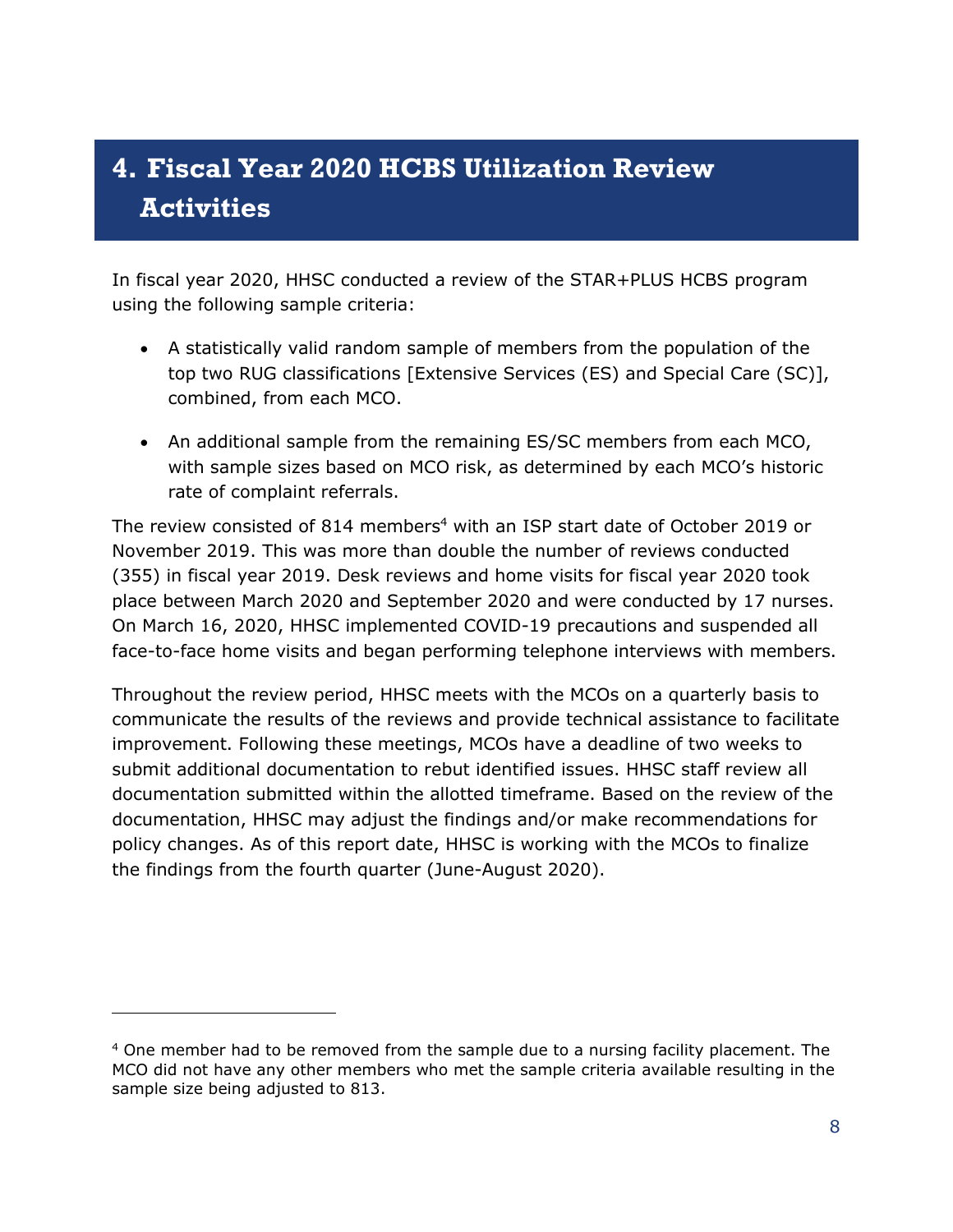#### <span id="page-9-0"></span>**5.Utilization Review Findings**

UR findings from fiscal year 2020 are discussed below. The findings are based on reviews through the third quarter of fiscal year 2020 and are preliminary until the fourth quarter findings are finalized.

#### <span id="page-9-1"></span>**Assessment Driven Service Planning**

Eligibility for STAR+PLUS HCBS requires an individual be financially eligible, meet the level of care requirements for admission into a nursing facility, and have a documented need for at least one HCBS service.

For purposes of assessing compliance with contractual requirements, HHSC reviewed the presence of a rationale to justify the need for at least one HCBS service for the member. HHSC UR nurses reviewed MCO assessment and service planning documentation as well as case notes to identify whether a member's assessment documented an unmet need that could only be addressed by STAR+PLUS HCBS.

Preliminary findings of the 2020 HCBS review revealed improvement by all MCOs in meeting the STAR+PLUS HCBS program eligibility criteria of documenting a justification for at least one waiver service, as required by contract. In the fiscal year 2019 review, the statewide MCO average for this measure was 97.35 percent. Preliminary findings of the 2020 review, indicate statewide performance by all MCOs at near 100 percent compliance.

#### <span id="page-9-2"></span>**Conducting Assessments**

The MCO service coordinator is responsible for the development, maintenance, and revision of an assessment-driven ISP to meet the needs of each member. Development of the ISP is a holistic nursing process which includes assessments, an interview with the member/authorized representative and informal supports, and a thorough investigation of available resources. Accurate completion of STAR+PLUS HCBS forms guides the process and documents the planning steps. HHSC evaluates the MCO's conduct of assessment through a desk review of the MCO's service coordination documentation.

In the 2019 review, the statewide MCO average for this measure was 96.90 percent. Preliminary findings of the 2020 HCBS review revealed improvement in the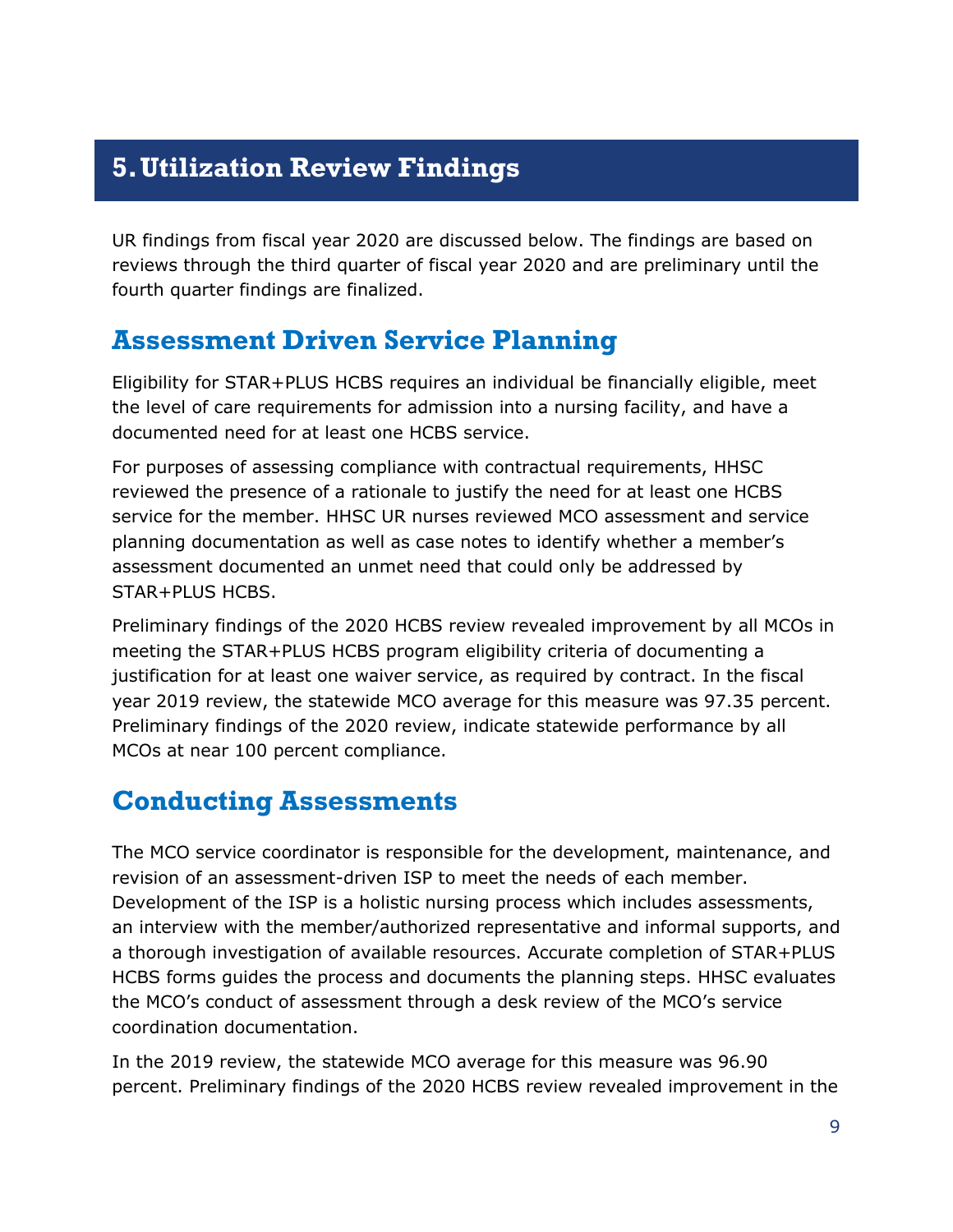completion of the contractually required assessments and service planning documents and forms with compliance near 100 percent.

#### <span id="page-10-0"></span>**Timeliness**

HHSC sets forth specific timeframes for the completion of assessment activities in STAR+PLUS contracts to ensure timely access to necessary services. Individuals released from an interest list or requesting assessment for the HCBS program must have all assessment activities completed within 45 days of request. Members must have all reassessment activities completed no earlier than 90 days and no later than 30 days before their previous ISP expires. Assessment activities may be delayed for reasons including difficulty obtaining a physician signature (required for initial eligibility for the program), a preference of a member, or their representative's availability.

For 2020 reviews, HHSC not only looked at timeliness, but also whether the MCO documented a legitimate reason for a delayed assessment and service plan development. If the documentation provided explained why a timeframe was not met, HHSC UR considered the documentation as meeting the standard of timeliness. For example, for an initial assessment, a physician must sign a form agreeing the member requires nursing services. If the MCO documented issues obtaining the physician's signature and the efforts to obtain the signature, HHSC UR did not count as a failure to meet contractual timeframes. In fiscal year 2019, the MCO performance in timeliness of assessments and reassessments was 89.00 percent. Preliminary findings for fiscal year 2020 show a slight improvement in performance with compliance at 91.08 percent.

MCOs are also required to meet timeliness standards with respect to service coordination and follow-up after the initiation of HCBS services. The service coordinator must contact the member no less than four weeks following the start of the service plan to determine whether the services identified in the ISP are in place. HHSC verifies compliance with these contractual requirements through a desk review of the MCOs service coordination documentation.

MCOs' approach to this requirement vary considerably. One MCO has a dedicated team conducting the four-week follow-up and another MCO has service coordinators following up one week after the ISP start date and then again four weeks after the ISP start date. MCOs use reports for tracking when the calls need to take place. Within MCOs, the quality of documentation varies from service coordinator to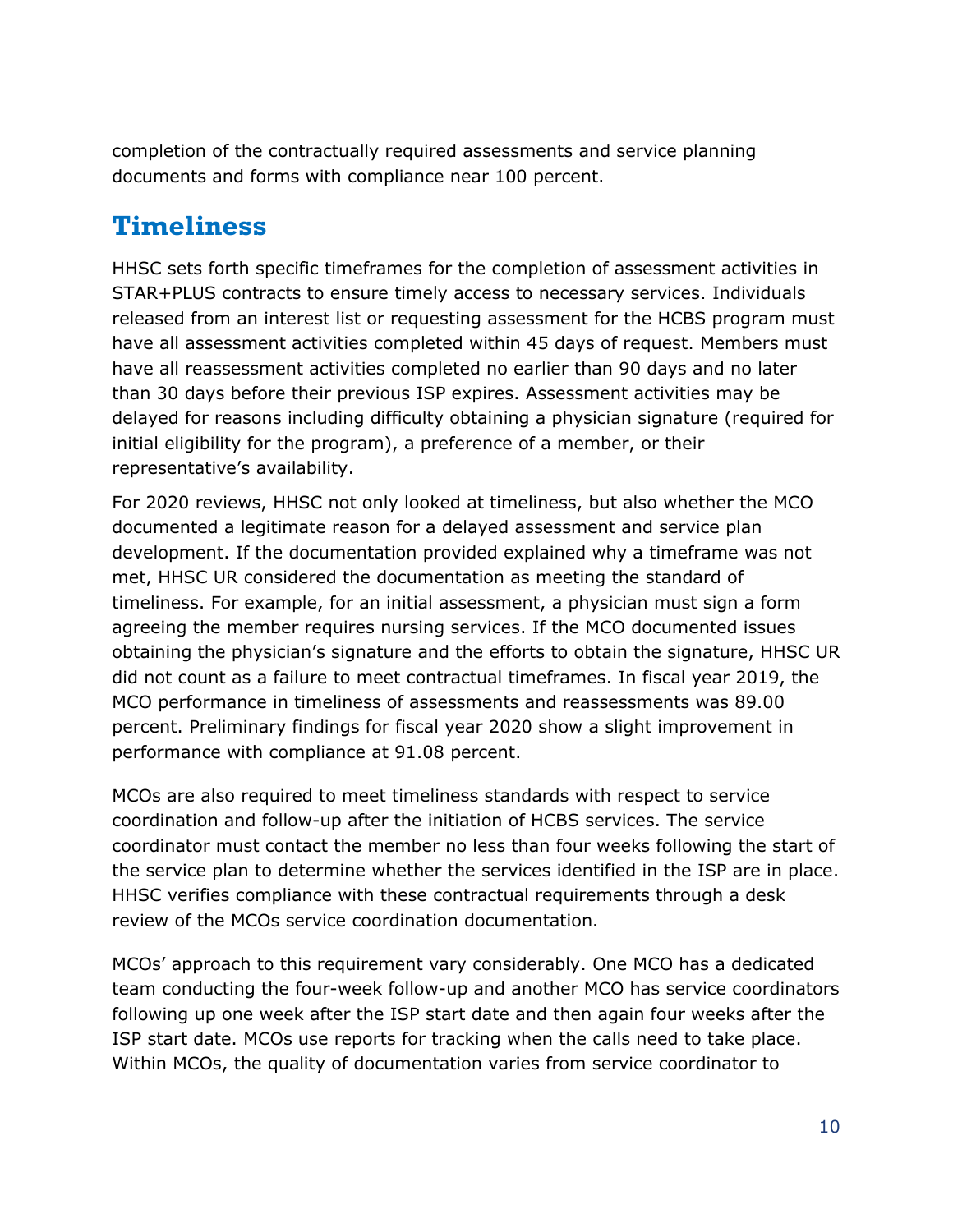service coordinator. For fiscal year 2020, the requirement for a four-week follow-up call continues to be an area of concern. In fiscal year 2019, the state overall average performance for this measure was just over 50 percent. Preliminary findings for fiscal year 2020 show the compliance remains at just above 50 percent.

#### <span id="page-11-0"></span>**Referrals**

Upon identification of an issue related to access to care or member health and safety, an HHSC UR nurse makes an internal complaint, or referral, to the HHSC Managed Care Compliance and Operations unit for resolution of identified issues. This process ensures an issue is logged as a complaint, tracked, and resolved to the member's satisfaction. There are two categories of referrals: access to care and health and safety.

An access to care referral could be generated if the MCO did not assist a member in finding a provider, such as a dentist who could perform sedation dentistry, or if there was a delay in service initiation outside the HHSC required time frames. A referral for a health and safety issue could be generated if delay or failure to provide an item or service posed a health and safety risk for a member. For example, if a member had a documented need for a nursing service and their health and safety was at risk as a result of not receiving nursing services, a health and safety referral would be made. A referral would not be made if the delivery of an item or service was outside of the MCO's control and the documentation reflected it. For example, if the MCO identified a potential need for physical therapy, but the member's physician did not agree and would not sign orders for physical therapy, HHSC UR would not make a referral to the contract compliance unit.

In fiscal year 2019 referrals were processed for lack of documentation of coordination and/or access to care issues, which resulted in referrals being made for 93 of the 355 members sampled. In fiscal year 2020, UR only processed referrals for access to care issues. Figure 1 shows the number of members who had at least one referral generated as a result of the 2020 review, through the third quarter.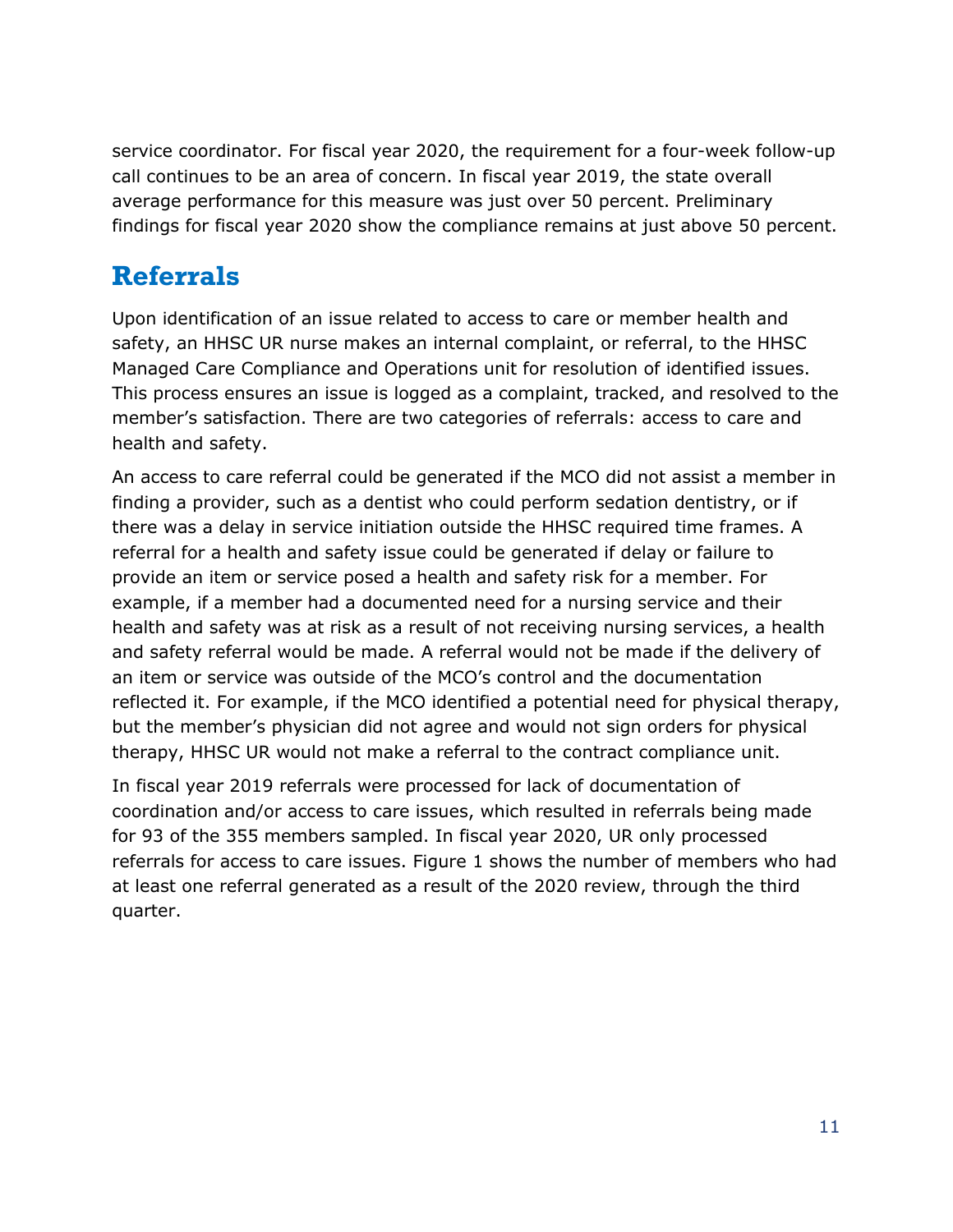#### **Chart 1**



#### <span id="page-12-0"></span>**Summary of 2017 CAP Follow-Up**

The fiscal year 2017 UR review process resulted in contract remedies for four of the five STAR+PLUS MCOs. Contract remedies, including liquidated damages, were based on review outcomes.

CAP approvals were completed in late fall of 2018. Therefore, some interventions had not been implemented and the impact of these interventions was not evident in the 2019 HCBS review due to implementation date and timeframe of review.

Preliminary findings for the fiscal year 2020 review indicate the MCOs have implemented some interventions based on the fiscal year 2017 CAPs; however, it is likely HHSC will recommend CAPs for all four MCOs remain open. The MCOs have addressed some areas of non-compliance within the CAP; but MCOs should continue to address issues of non-compliance with access to care referrals related to followup, assessment driven service planning, and coordination for dual eligible members.

Preliminary findings of the 2020 review show improvement; however, MCOs have low performance on MCO-specific performance measures related to the timeliness of the four-week follow-up call to ensure services are initiated timely. The low performance in this area could contribute to access to care referrals.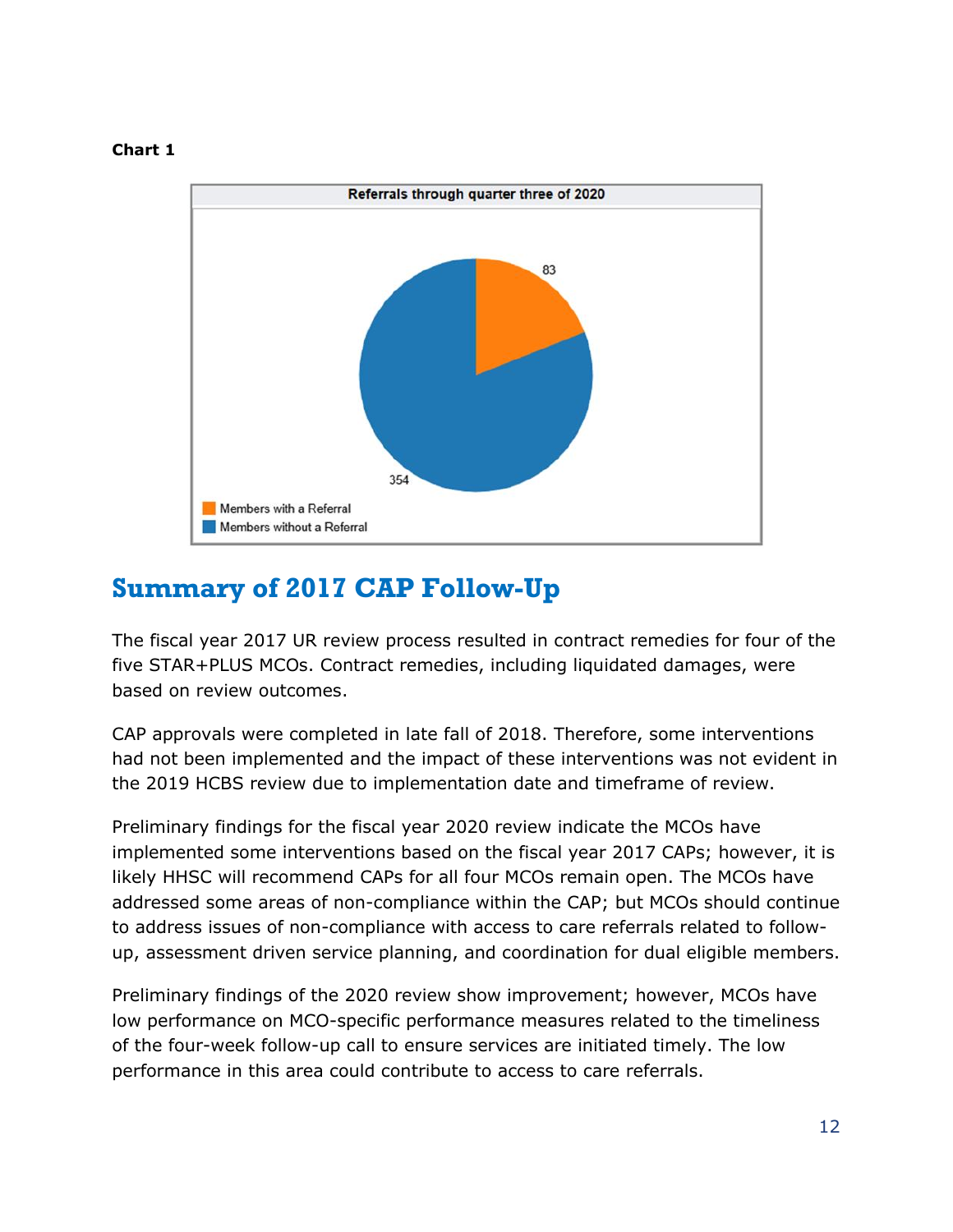#### <span id="page-13-0"></span>**6.Conclusion**

Through the third quarter (March-May 2020) of fiscal year 2020, UR reviews have shown improvement from the 2019 findings, especially in the areas related to assessment driven service planning and conducting assessments. HHSC staff will provide a supplemental report after the fourth quarter findings are finalized and will make recommendations based on those final findings.

HHSC continues to refine procedures related to UR of MCOs delivering HCBS services and identify innovative ways to ensure members receive needed services in a timely manner. This includes:

- Continuing efforts to identify ways to use data and automated processes to better inform the use of UR resources.
- Reviewing similar elements during the next review to continue monitoring improvement.
- Increasing frequency of reporting to MCOs to allow for timely resolution of compliance issues.
- Additional reviews of MCO policies related to areas of non-compliance and recommendations for changes that could positively impact performance.